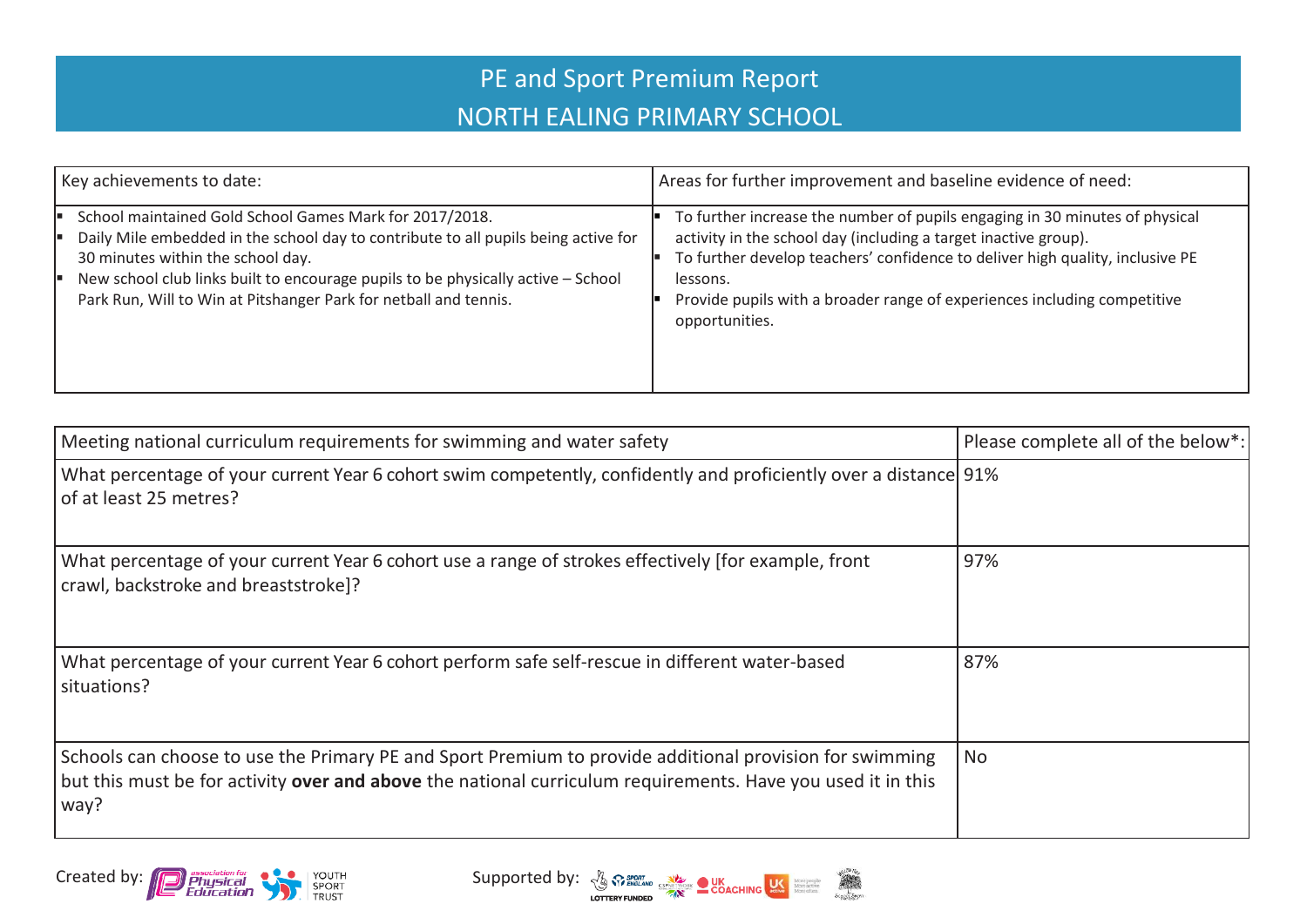## **Action Plan and Budget Tracking**

Capture your intended annual spend against the 5 key indicators. Clarify the success criteria and evidence of impact that you intend to measure to evaluate for students today and for the future.

|                                                                                            |                                                                                                                                                                                                                             |                                                       |                                                                                                                                                                                                                                                                                                                                                                                                                                                                               | Primary PE & Sport Premium                                                                                                                                                                                           |
|--------------------------------------------------------------------------------------------|-----------------------------------------------------------------------------------------------------------------------------------------------------------------------------------------------------------------------------|-------------------------------------------------------|-------------------------------------------------------------------------------------------------------------------------------------------------------------------------------------------------------------------------------------------------------------------------------------------------------------------------------------------------------------------------------------------------------------------------------------------------------------------------------|----------------------------------------------------------------------------------------------------------------------------------------------------------------------------------------------------------------------|
| Academic Year: 2018/19                                                                     | Date Updated: July 2019<br>Total funding: £21,360                                                                                                                                                                           |                                                       |                                                                                                                                                                                                                                                                                                                                                                                                                                                                               |                                                                                                                                                                                                                      |
|                                                                                            | Funding allocated: £23,380                                                                                                                                                                                                  |                                                       |                                                                                                                                                                                                                                                                                                                                                                                                                                                                               |                                                                                                                                                                                                                      |
|                                                                                            | Key indicator 1: The engagement of all pupils in regular physical activity - Chief Medical Officer guidelines recommend that primary school children<br>undertake at least 30 minutes of physical activity a day in school. | <b>GOLD</b>                                           |                                                                                                                                                                                                                                                                                                                                                                                                                                                                               |                                                                                                                                                                                                                      |
| School focus with clarity on<br>intended impact on pupils:                                 | Actions to achieve:                                                                                                                                                                                                         | Funding<br>allocated:                                 | Evidence and impact:                                                                                                                                                                                                                                                                                                                                                                                                                                                          | Sustainability and suggested<br>next steps:                                                                                                                                                                          |
| To increase the amount of time pupils<br>spend physically active during the school<br>day. | Playground Leaders selection and<br>training to support active lunch-<br>times for less active pupils<br>Day: Friday<br>Date: 30 <sup>th</sup> Nov 2018<br>Time: 9.00-3.00pm<br>Delivered by: Willow Tree SSP               | Part of the<br><b>Willow Tree SSP</b><br>SLA - £7,000 | Observations of lunch time<br>participation in playground<br>leader's activities.<br>School rota system to support<br>participation.<br>Playground leaders to record<br>attendance.<br>Measure impact through pre and<br>post questionnaires.<br>Training carried out on 30 <sup>th</sup><br>November 2019 and review<br>completed on Friday 24 <sup>th</sup> May. On<br>average, the Playground Leaders felt<br>their leadership fundamental skills<br>had increased by 55%. | To measure success and look to<br>make a permanent intervention in<br>the next academic year.<br>Year 5 leaders trained and will be<br>able to support training of new<br>leaders next year to increase<br>capacity. |
| i Priysicai<br>Education<br>SPORT<br>TRUST                                                 | <del>Supportea b</del>                                                                                                                                                                                                      | <b>LOTTERY FUNDED</b>                                 | 編<br>$\sum_{k=1}^{N}$ COACHING                                                                                                                                                                                                                                                                                                                                                                                                                                                |                                                                                                                                                                                                                      |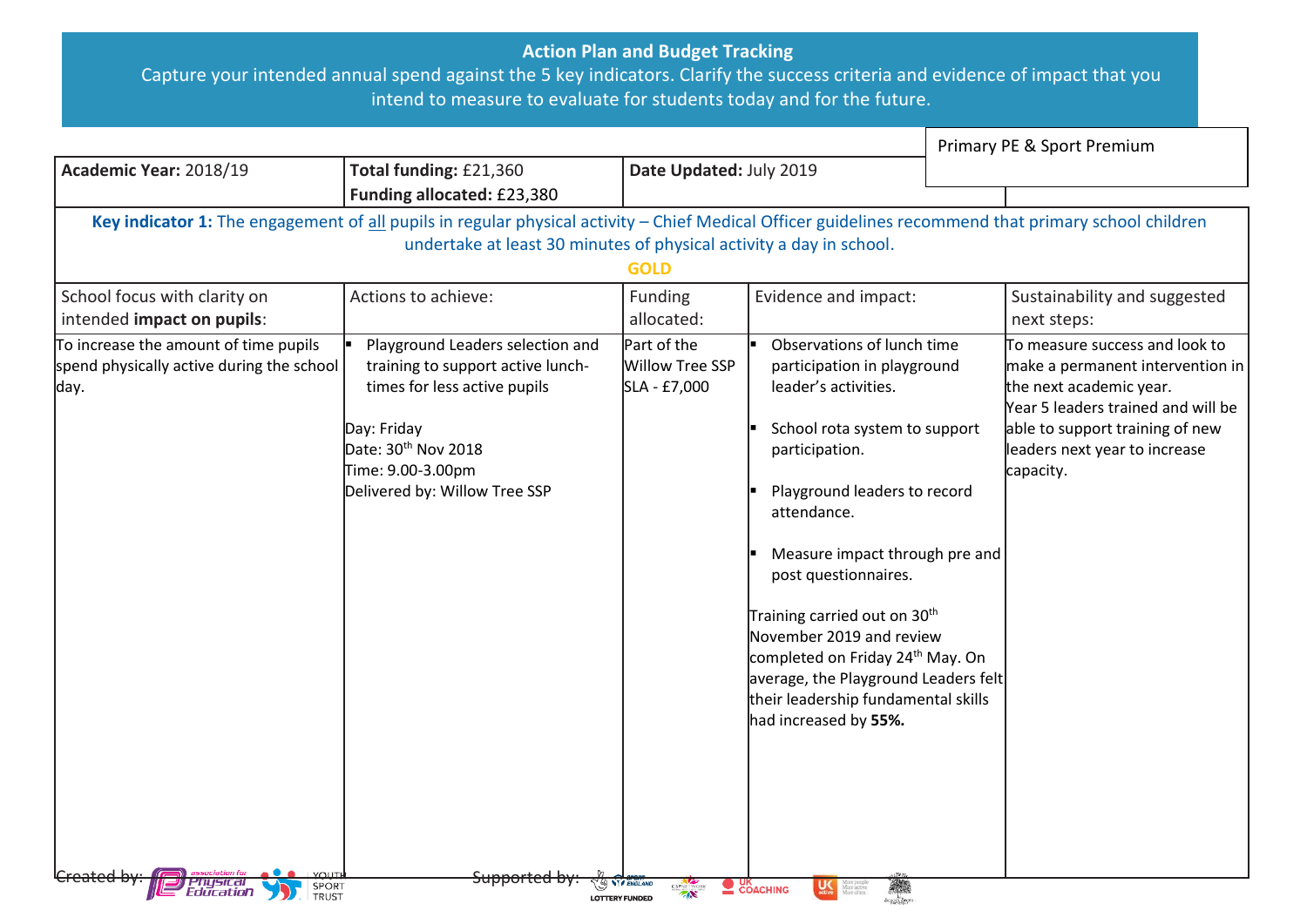|                                                                                                | Key indicator 2: The profile of PE and sport being raised across the school as a tool for whole school improvement.                                         | <b>GOLD</b>                    |                                                                                                                                                                                                                                                                                                                                             |                                                                                                        |
|------------------------------------------------------------------------------------------------|-------------------------------------------------------------------------------------------------------------------------------------------------------------|--------------------------------|---------------------------------------------------------------------------------------------------------------------------------------------------------------------------------------------------------------------------------------------------------------------------------------------------------------------------------------------|--------------------------------------------------------------------------------------------------------|
| School focus with clarity on<br>intended impact on pupils:                                     | Actions to achieve:                                                                                                                                         | <b>Funding</b><br>allocated:   | Evidence and impact:                                                                                                                                                                                                                                                                                                                        | Sustainability and suggested<br>next steps:                                                            |
| Pupils further develop leadership skills<br>which can be transferred to everything<br>they do. | Two pupils invited to attend Young<br>Ambassador Conference days: 9th<br>Oct 2018 & 21 <sup>st</sup> May 2019 delivered SLA - £7,000<br>by Willow Tree SSP. | Part of the<br>Willow Tree SSP | Registers of leadership<br>responsibility.<br>Sports day plans.<br>Intra-school competition.<br>Two pupils attended the first Young<br>Ambassadors conference on<br>$9/10/19$ and second meeting on<br>$21/05/19$ . One pupil was awarded a<br>Bronze medal and the other a Silver<br>medal based on the number of tasks<br>they completed. | Maintain at least 15%r of pupil's<br>leading, managing and officiating<br>and increase where possible. |



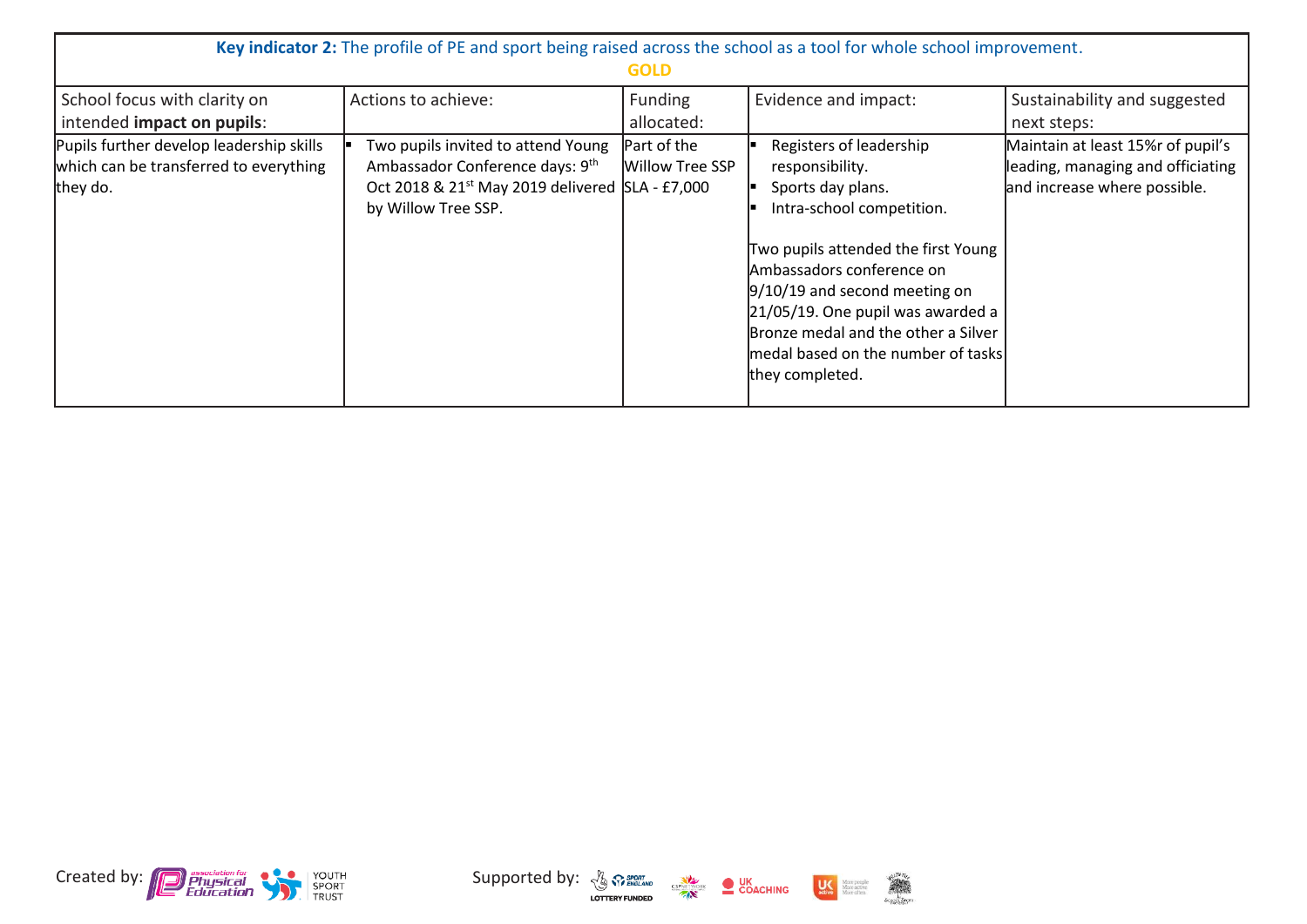| Key indicator 3: Increased confidence, knowledge and skills of all staff in teaching PE and sport.<br><b>GOLD</b>                                                                                                                                |                                                                                                                                                             |                                                |                                                                                                                                                                                                                           |                                                                                                                                                        |
|--------------------------------------------------------------------------------------------------------------------------------------------------------------------------------------------------------------------------------------------------|-------------------------------------------------------------------------------------------------------------------------------------------------------------|------------------------------------------------|---------------------------------------------------------------------------------------------------------------------------------------------------------------------------------------------------------------------------|--------------------------------------------------------------------------------------------------------------------------------------------------------|
| School focus with clarity on intended Actions to achieve:<br>impact on pupils:                                                                                                                                                                   |                                                                                                                                                             | Funding<br>allocated:                          | Evidence and impact:                                                                                                                                                                                                      | Sustainability and suggested<br>next steps:                                                                                                            |
| To increase the number of pupils<br>engaging in physical activity.<br>To support all young people to realise<br>their potential in PE and school sport.<br>To further develop holistic learning skills<br>which can be transferred to everything | Purchase and use NEW Jasmine<br>portal Real PE resource.                                                                                                    | £245                                           | Pre and post teacher confidence<br>self-reflection surveys.<br>Staff now feel more confident in<br>delivering high quality PE<br>consistently.                                                                            | Teachers gain confidence to<br>deliver high quality PE lessons.<br>Teachers sharing good practice<br>with staff who feel they need<br>further support. |
| children do.                                                                                                                                                                                                                                     | Access 1-2-1 curriculum support<br>and/or staff inset with a specialist<br>PE teacher.                                                                      | Part of the Willow<br>Tree SSP SLA -<br>£7,000 | Using Impact reports to gauge the<br>success of the support provided.<br>Pupil post questionnaire to gauge<br>attitudes towards learning in<br>Physical Education.<br>Lesson observations and learning<br>walks.          |                                                                                                                                                        |
|                                                                                                                                                                                                                                                  | Support/activity:<br>PE and School Sport Conference<br>Day: Friday<br>Date: 21 <sup>st</sup> Sep 2018<br>Time: 9.00-1.00pm<br>Delivered by: Willow Tree SSP |                                                | <b>PE</b> coordinator attended on 21 <sup>st</sup><br>September 2018.                                                                                                                                                     |                                                                                                                                                        |
| YOUTH<br>Created by:<br>Physical                                                                                                                                                                                                                 | 2 teachers supported 1:1 in real PE for<br>3 weeks each.<br>Delivered by: Willow Tree SSP<br>Supported by:                                                  | <b>BO</b> SPORT                                | On average, the class teachers felt<br>that their ability to deliver PE lessons<br>improved by 130%. The teacher felt<br>the children's attitudes towards<br>learning in PE increased by an<br>average of 13%<br><b>A</b> |                                                                                                                                                        |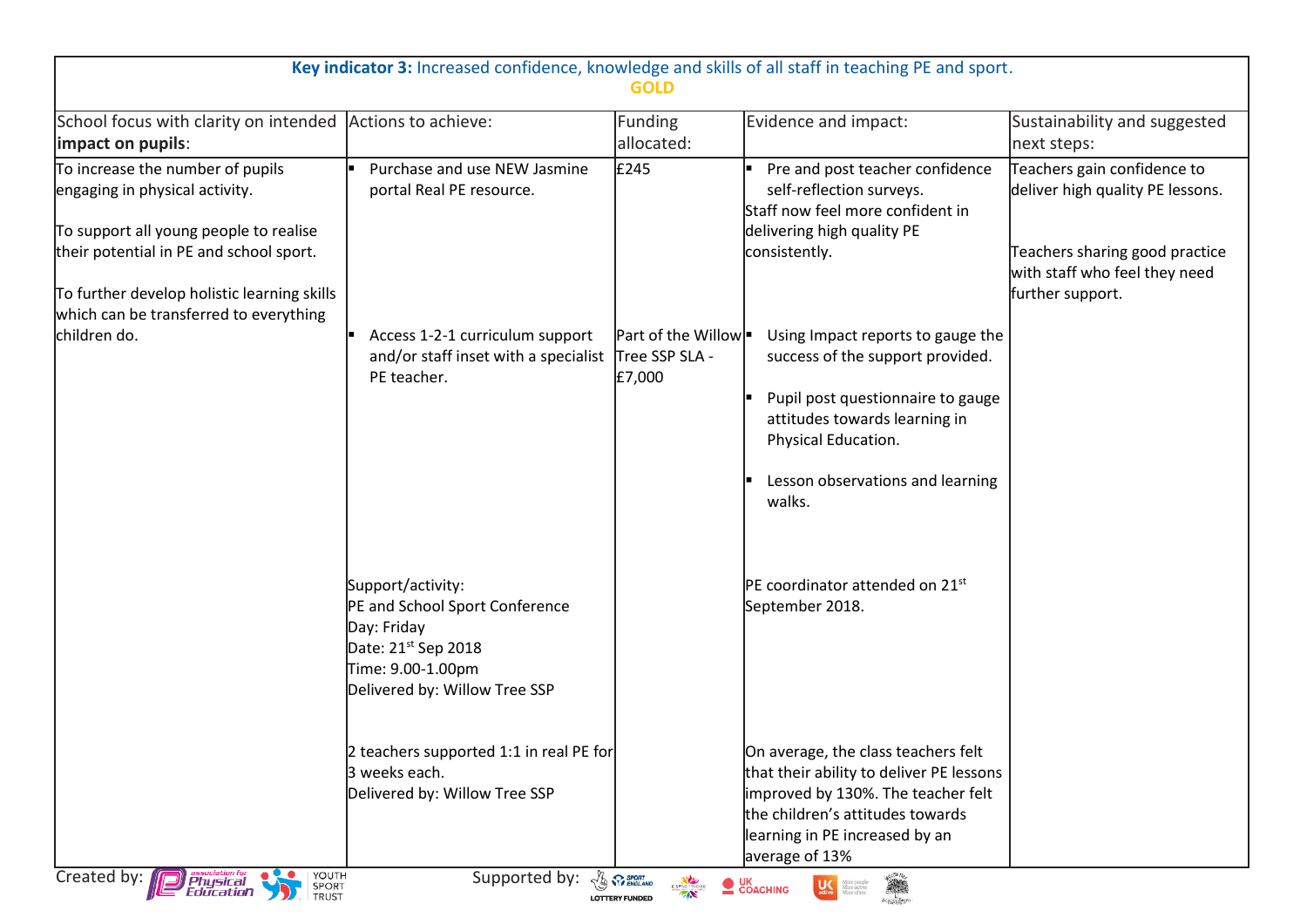|                                                                                                                                      | To further develop Yr 5/6 Sports Day:<br>planning meeting<br>13 <sup>th</sup> May 2019<br>staff inset 18 <sup>th</sup> June 2019<br>support at the event 2 <sup>nd</sup> July<br>Delivered by: Willow Tree SSP |                       | Sports Day planning, inset and event<br>carried out. Parents, pupils and staff<br>all commented on the engagement<br>and enjoyment of the day.                                                                                                                                                                                                                                                                                                                                                                                                                                                                                                                        |                                                                                                                                                             |
|--------------------------------------------------------------------------------------------------------------------------------------|----------------------------------------------------------------------------------------------------------------------------------------------------------------------------------------------------------------|-----------------------|-----------------------------------------------------------------------------------------------------------------------------------------------------------------------------------------------------------------------------------------------------------------------------------------------------------------------------------------------------------------------------------------------------------------------------------------------------------------------------------------------------------------------------------------------------------------------------------------------------------------------------------------------------------------------|-------------------------------------------------------------------------------------------------------------------------------------------------------------|
|                                                                                                                                      | Key indicator 4: Broader experience of a range of sports and activities offered to all pupils.                                                                                                                 | <b>GOLD</b>           |                                                                                                                                                                                                                                                                                                                                                                                                                                                                                                                                                                                                                                                                       |                                                                                                                                                             |
| School focus with clarity on intended<br>impact on pupils:                                                                           | Actions to achieve:                                                                                                                                                                                            | Funding<br>allocated: | Evidence and impact:                                                                                                                                                                                                                                                                                                                                                                                                                                                                                                                                                                                                                                                  | Sustainability and suggested<br>next steps:                                                                                                                 |
| To further develop the range of activities $\vert \bullet \vert$<br>offered to provide children with a wide<br>range of experiences. | Audit to be carried out on PE and<br>playground equipment. New<br>equipment to be purchased to<br>allow more children to access a<br>greater range of physical activity.                                       | £1,635                | Year levels to be able to deliver a<br>broader range of sport orientated<br>lessons throughout key stages.<br>Those who previously may not<br>have been engaged in traditional<br>sports may be reengaged with<br>non-traditional sports now on<br>offer.<br>Equipment purchased has allowed<br>higher engagement at break and<br>lunchtimes. Lunch time ball days<br>have been reordered to suit the new<br>equipment purchased e.g Basketball<br>day (Y5 and Y6). The equipment<br>purchased has also allowed sports<br>day development (Early Years and<br>KS1) and additional teaching<br>resources have been purchased to<br>suit the new Jasmine online portal. | Equipment purchased to last over<br>multiple years. Staff confidence<br>to increase using new plans<br>provided to delivery using<br>appropriate equipment. |





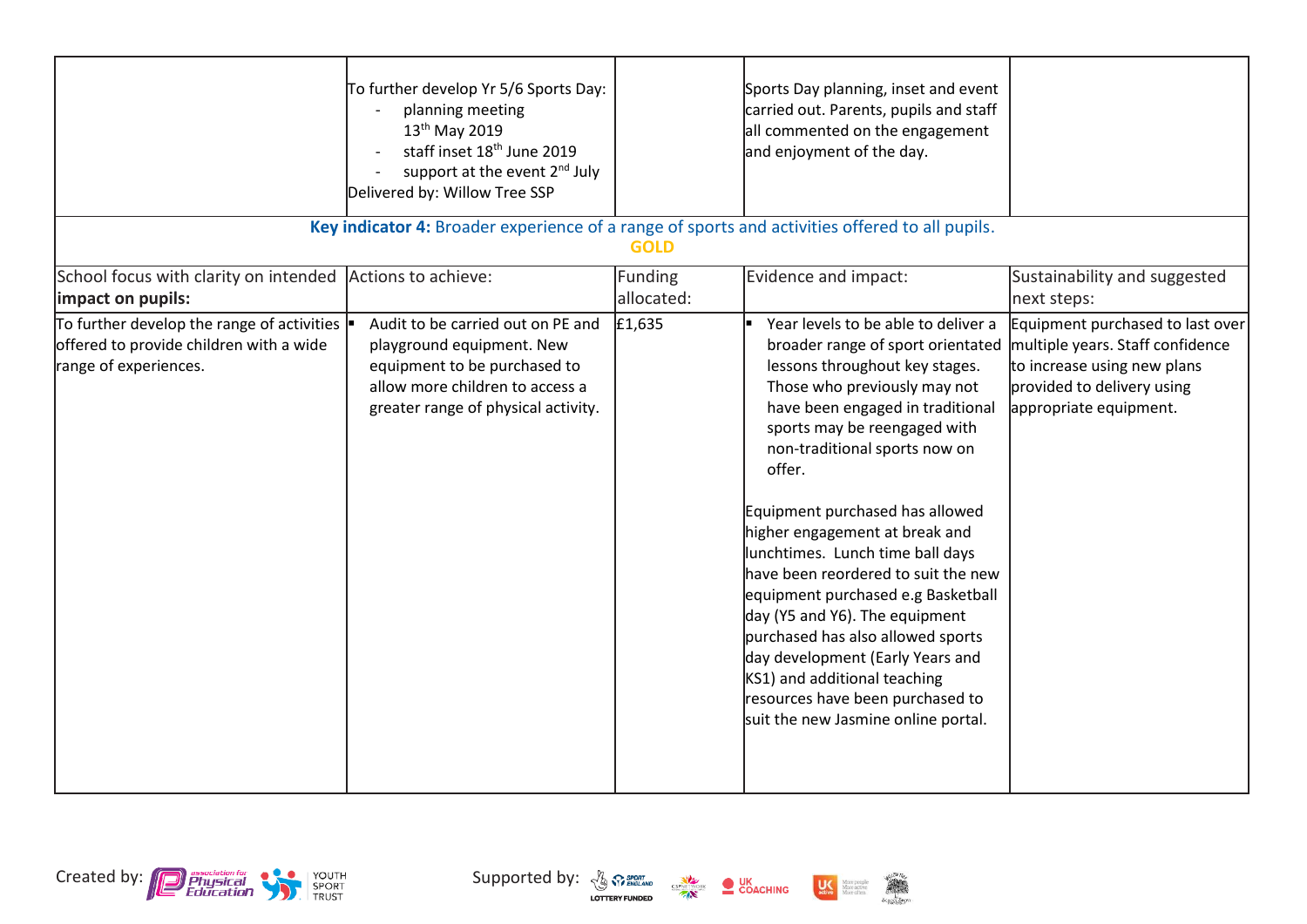| To increase the participation levels of      | Fit 4 Sport specialist coaches      | £7,500 | Percentage of pupils who attend a Establish new clubs and target a<br>le. |                                    |
|----------------------------------------------|-------------------------------------|--------|---------------------------------------------------------------------------|------------------------------------|
| pupils in extra-curricular sporting activity | delivery of extra-curricular before |        | community sports club after                                               | higher percentage of KS2 pupils    |
| every week.                                  | school, during lunch and after      |        | engaging in an extra-curricular                                           | to participate in extra-curricular |
|                                              | school.                             |        | club on site.                                                             | sporting activity every week.      |
|                                              |                                     |        | Extra-curricular clubs:                                                   |                                    |
|                                              |                                     |        | Multi-sports Club (Yr 5/6) - 18chn                                        |                                    |
|                                              |                                     |        | Football (Yr 3/4 all year) - 90chn                                        |                                    |
|                                              |                                     |        | Hockey (Yr 5/6 20 weeks) - 10chn                                          |                                    |
|                                              |                                     |        | Girls Cricket (Yr 5/6 10 weeks) -                                         |                                    |
|                                              |                                     |        | 12chn                                                                     |                                    |
|                                              |                                     |        | Boys Cricket (Yr 5/6 10 weeks) -                                          |                                    |
|                                              |                                     |        | 10chn                                                                     |                                    |
|                                              |                                     |        | Boys Football (Yr 5/6 all year) - 30chn                                   |                                    |
|                                              |                                     |        | Tennis (Yr 5/6 10 weeks) - 8chn                                           |                                    |
|                                              |                                     |        | Tri-Golf (Yr 5/6 all year) – 4chn                                         |                                    |
|                                              |                                     |        |                                                                           |                                    |
|                                              |                                     |        | 3 children have now engaged in                                            |                                    |
|                                              |                                     |        | community clubs after participating                                       |                                    |
|                                              |                                     |        | in on site extra-curricular.                                              |                                    |
|                                              |                                     |        |                                                                           |                                    |
|                                              |                                     |        |                                                                           |                                    |
|                                              |                                     |        |                                                                           |                                    |
|                                              |                                     |        |                                                                           |                                    |
|                                              | Outsourced specialist coaches for:  | £3,500 | 25 children participated in an extra-                                     |                                    |
|                                              | Basketball                          |        | curricular club paid for by the school                                    |                                    |
|                                              | Gymnastics                          |        | who would otherwise not attend. This                                      |                                    |
|                                              | Tennis                              |        | includes children taking part in                                          |                                    |
|                                              | Yoga                                |        | tournaments.                                                              |                                    |
|                                              | Football                            |        |                                                                           |                                    |
|                                              |                                     |        |                                                                           |                                    |
|                                              |                                     |        |                                                                           |                                    |
|                                              |                                     |        |                                                                           |                                    |
|                                              |                                     |        |                                                                           |                                    |
|                                              |                                     |        |                                                                           |                                    |
|                                              |                                     |        |                                                                           |                                    |
|                                              |                                     |        |                                                                           |                                    |
|                                              |                                     |        |                                                                           |                                    |